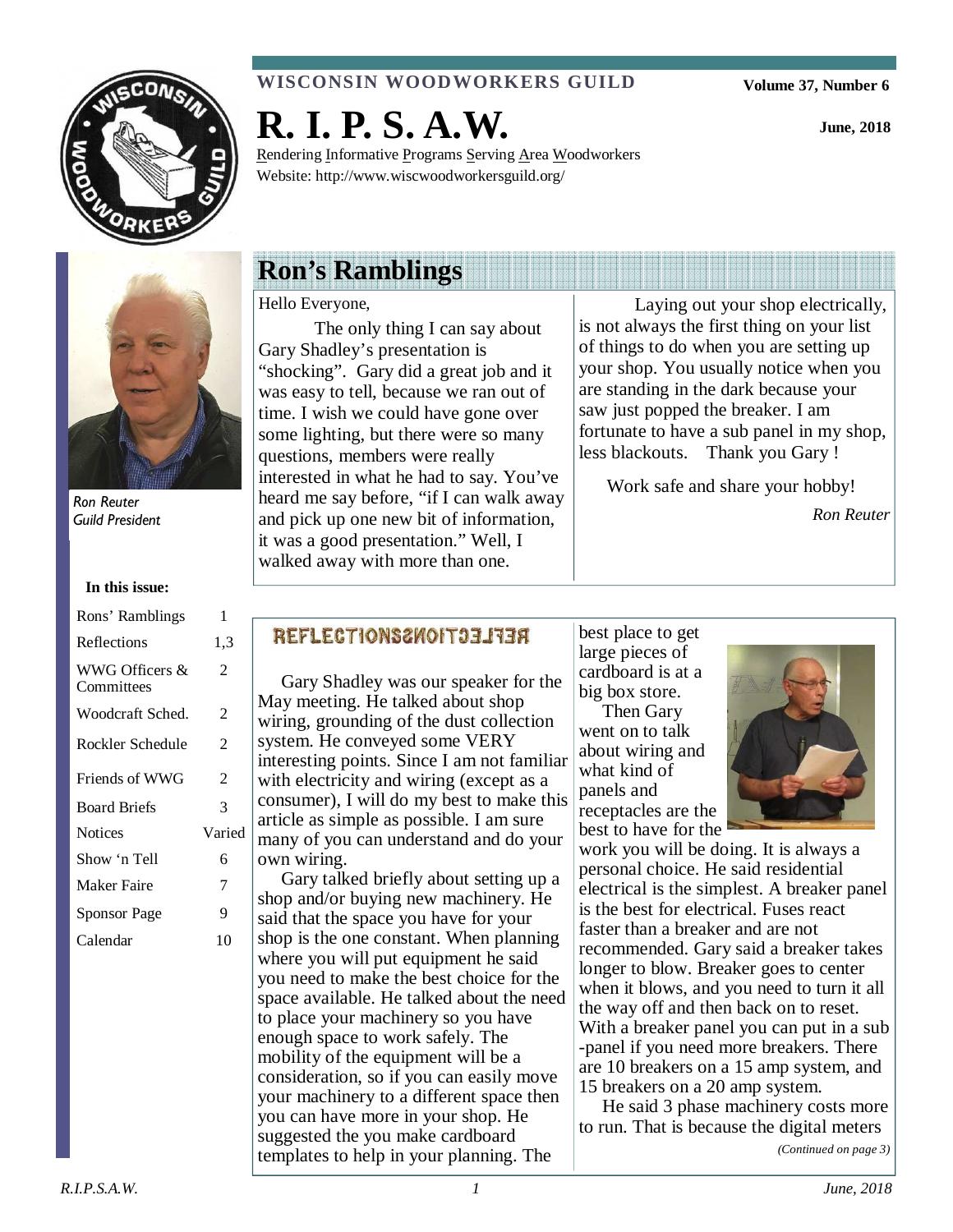|                                                                   |                                                             |                                                               | <b>Rockler Class Schedule - Tuition assessed</b>                                              |
|-------------------------------------------------------------------|-------------------------------------------------------------|---------------------------------------------------------------|-----------------------------------------------------------------------------------------------|
|                                                                   |                                                             | <b>WWG Officers &amp; Directors</b>                           | Father's Day: Bow Tie Make & Take, Sat, June 9,                                               |
|                                                                   | <b>President</b>                                            | 262/784-5877<br><b>Ron Reuter</b><br>ronbo439@yahoo.com       | 9:30 AM, 11:30 AM, 1:30 PM, 3:30 PM                                                           |
|                                                                   | <b>Vice President Greg Waldo</b>                            | 414/769-1553                                                  | Scroll Saw Trivet With Matt Gatchell (Beginner),                                              |
|                                                                   |                                                             | Waldog1050@sbcglobal.net                                      | June 5, 2018 at 1:00 PM June $9^{th}$                                                         |
|                                                                   | <b>Treasurer</b>                                            | <b>Andy Wagner</b><br>414/327-7505                            | Red, White and Blue Acrylic Pen, June 14, 2018                                                |
|                                                                   |                                                             | yxandy2001@sbcglobal.net                                      | at 9:00 AM                                                                                    |
|                                                                   | <b>Secretary</b>                                            | Jack Zbiegien, Sr.<br>262/483-8522                            | <b>Patriotic Luminaries With Matt Gatchell</b>                                                |
|                                                                   |                                                             | zbiegien@zbie.com                                             | (Intermediate), June 16, 2018 at 1:00 PM                                                      |
|                                                                   | <b>Membership</b>                                           | <b>Ron Pederson</b><br>262/442-4089                           | <b>Patriotic Ornaments With Matt Gatchell</b>                                                 |
|                                                                   | <b>Director</b>                                             | rpederson9561@gmailcom                                        | (Beginner), June 26, 2018 at 1:00 PM                                                          |
|                                                                   | Program<br><b>Director</b>                                  | <b>Jay Pilling</b><br>414/425-5692<br>Jaypilling537@gmail.com |                                                                                               |
|                                                                   |                                                             |                                                               | <b>Rockler Demonstrations</b>                                                                 |
|                                                                   |                                                             | <b>WWG Committees</b>                                         | 6/2/2018 Box Joint Joinery - 11AM                                                             |
|                                                                   | <b>Audio/Video</b>                                          | <b>Jerry Anson</b><br>414/453-4537                            | 6/16/2018 Router Techniques, Featuring the New                                                |
|                                                                   |                                                             | janson@wi.rr.com                                              | Router Lift - 11AM                                                                            |
|                                                                   |                                                             | <b>Tom Hipsak</b><br>262/865-8512<br>thipsak@wi.rr.com        | 6/23/2018 Pullout Shelf - 11AM                                                                |
|                                                                   | <b>Publications</b>                                         | Leila Crandall-Frink 414/453-4118                             | 6/30/2018 Miter Fold - 11AM                                                                   |
|                                                                   |                                                             | leila.frink@gmail.com                                         | All Rockler classes and demos are held at Rockler                                             |
|                                                                   |                                                             | <b>Don Doss</b><br>414/281-2854                               | Woodworking & Hardware, 1725 S 108th St., West                                                |
|                                                                   |                                                             | FourPartHarmony@att.net                                       | Allis. For further details, call them at 414-774-1882.                                        |
|                                                                   |                                                             | <b>Dave Drickhamer</b><br>414/852-1498                        |                                                                                               |
|                                                                   | <b>Raffles</b>                                              | dldrick@gmail.com<br><b>Jim Schlarb</b><br>262/968-4830       | <b>Woodcraft Class Schedule - Tuition assessed</b>                                            |
|                                                                   | <b>Toy Chairman Norm Lange</b>                              | 920/474-7183                                                  | Introduction to Hand Planes - Saturday, June $2nd$ ,                                          |
|                                                                   |                                                             | glfinman@mailbox.org                                          | 9:30 AM to 3:30 PM                                                                            |
|                                                                   | <b>Bee Houses</b>                                           | <b>Lyle Husar</b><br>262/542-0043                             | Woodturning 101 (Introduction to Woodturning-                                                 |
|                                                                   |                                                             | lylehusar@yahoo.com                                           | Spindle Turning) - Sunday, June $3rd$ , 10:30 AM to                                           |
|                                                                   | Webmaster                                                   | <b>Dave Steingart</b><br>414/688-7078                         | $3:30$ PM<br>Porter Cable 4212 Dovetail Jig - Tuesday, June $5th$ , 6                         |
|                                                                   |                                                             | dasteingart@yahoo.com                                         | $-9$ PM                                                                                       |
|                                                                   | Librarian                                                   | <b>Chris Reuter</b><br>414/688-7078<br>ronbo439@yahoo.com     | Woodworking for Women - Wednesday, June 6 <sup>th</sup> , 5-                                  |
|                                                                   |                                                             |                                                               | 9 PM                                                                                          |
| <b>Woodcraft Demonstrations</b>                                   |                                                             |                                                               | Introduction To The Scroll Saw with: Dave Hansen,                                             |
|                                                                   |                                                             |                                                               | Friday, June 8, 5 PM - 7 PM<br>Flat, Square, Straight - Jointer- Planer-Table Saw             |
|                                                                   | June $9th$ , 1 PM                                           | Shape and smooth with Files and Rasps, Saturday               | with: Dan McClanahan, Wednesday, June 13, 6 PM -                                              |
| 9 PM<br>Hand Plane Tune Up, Saturday June 16 <sup>th</sup> , 1 PM |                                                             |                                                               |                                                                                               |
|                                                                   |                                                             | Create A Bowl Using A Scroll Saw with: Dave                   |                                                                                               |
| All Woodcraft classes and demos are held at Wood-                 |                                                             |                                                               | Hansen, Friday, June 15, 5 PM - 7 PM                                                          |
| craft of Milwaukee: 14115 W. Greenfield Ave., New                 |                                                             |                                                               | Turning 201: Bowl Turning with: Marv Bollman                                                  |
| Berlin. For further details, call them at 262-765-                |                                                             |                                                               | Sunday, June 24, 10:30 AM - 3:30 PM<br>Turn A Wallstreet II Ball Point Pen with: Chris        |
|                                                                   | 6770.                                                       |                                                               | Kraemer, Tuesday, June 26, 6 PM - 9 PM                                                        |
|                                                                   |                                                             |                                                               |                                                                                               |
| <b>Friends of the Wisconsin Woodworkers Guild</b>                 |                                                             |                                                               | Woodcraft, 14115 W. Greenfield Ave., New Berlin,                                              |
|                                                                   |                                                             |                                                               | WI 53151, Phone: (262) 785-6770                                                               |
| <b>Homestead Finishing Products, Cleveland, OH (216)</b>          |                                                             |                                                               | <b>Woodline USA</b> (800) 472-6950                                                            |
| 631-5309 www.homesteadfinishing.com                               |                                                             |                                                               |                                                                                               |
| Rockler's (The Woodworker's Store) 1725 S 108th                   |                                                             |                                                               | <b>MEMBER BENEFIT:</b>                                                                        |
| St, West Allis, (414) 774-1882                                    |                                                             |                                                               | Show your Guild Membership Card and enjoy a                                                   |
| Neu's Hardware Tools Paint, N95W16915 Falls                       |                                                             |                                                               | 10% discount on many items at Rockler's,<br><b>Woodcraft and Woodline. Contact stores for</b> |
|                                                                   | Parkway, Menomonee Falls, WI 53051, Phone: 262-<br>details. |                                                               |                                                                                               |
|                                                                   | 251-6550                                                    |                                                               |                                                                                               |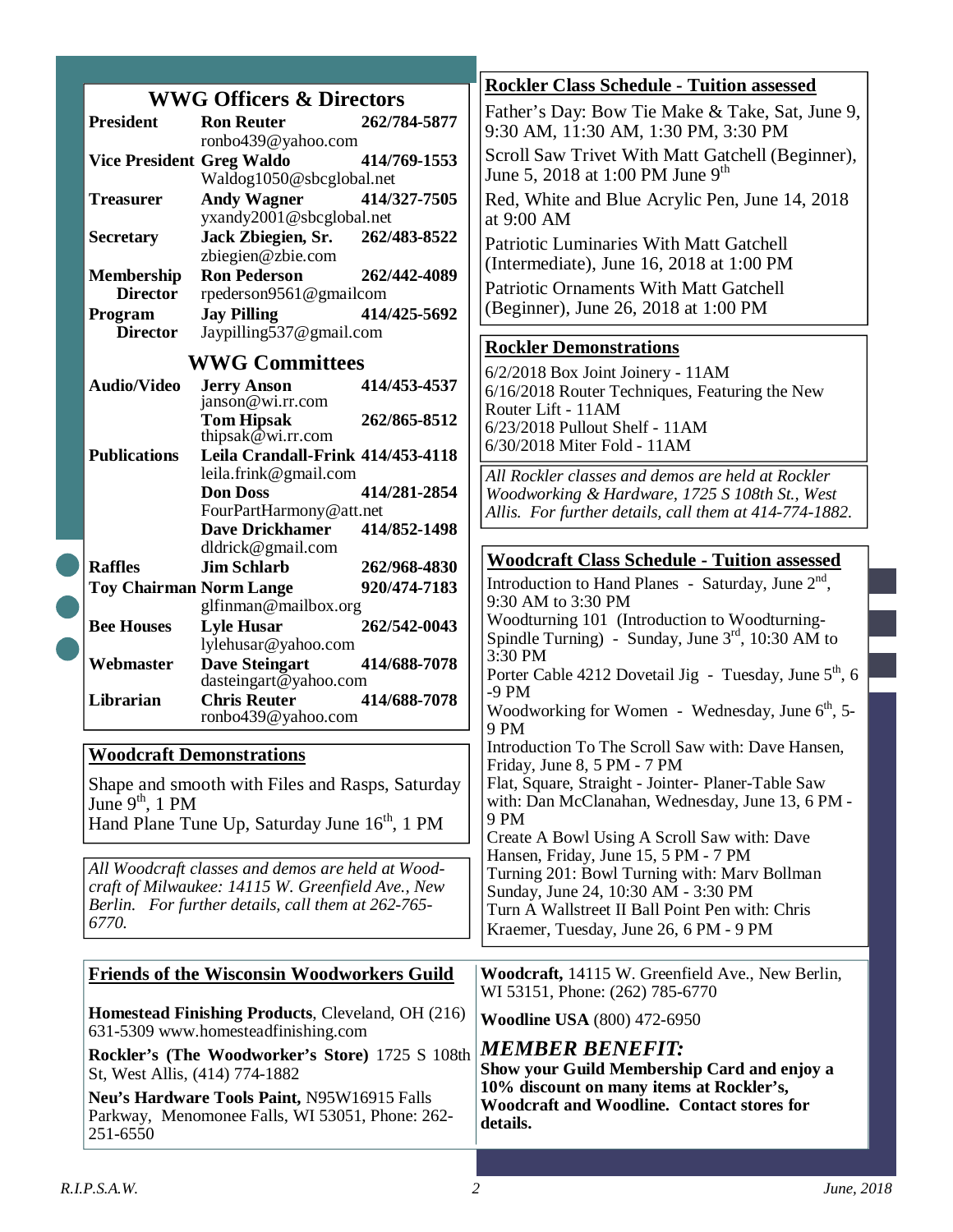### **Wisconsin Woodworkers' Guild**

**Board Meeting Notes** 

*April 26, 2018* 

Guild Meeting Room, Woodcraft Basement, 6:30 pm start.

ATTENDEES: Ron Reuter, Greg Waldo, Jay Pilling, Don Doss, Jim Schlarb, Tom Masnica, Jack Zbiegien, Sr.

MEMBERSHIP: There were 78 members present at the 04-05-18 meeting.

NOTES: Member feedback was presented to the Board and discussed at length. Issues included area cleanliness, the silent auction and the raffle, adequacy of the door prize gift cards, and workbench status. Several action items have taken place, and the concensus from the Board and contributors is that a better job of communicating the mission and objectives of the Guild are in order. The Board does acknowledge and appreciate the feedback.

*A reminder that all items for publication in* R.I.P.S.A.W. *should be sent to both Leila Crandall-Frink (leila.frink@gmail.com) and Don Doss (FourPartHarmony@att.net).* 

*Respectfully Submitted, Jack Zbiegien, Sr.*

#### *(Continued from page 1)*

that are the standard in most communities, record every spike of power. If a motor says it is 15 amps, then it takes 45 amps to get it to full speed. The meter records 45 amps as being used. He said most people noticed an increase in power costs when their homes were switched to digital meters.

 Gary said people ask how much power do you need? That also depends on what all you are going to do. If you are running a scroll saw, you don't need too much. If you plan to do cabinet making you will need more. Another question was if it is cheaper to use 220 wiring or 110? The power consumption is the same for either one, so the cost is the same. The needs for 110 or 220 will depend on the machinery you have and what it needs. A 220 volt circuit can be used for more than 1 machine.

 Gary showed many pictures of different types of breakers and receptacles. How many receptacles do you need in a shop? Of course, it depends on how many machines you will be using. Gary said he has 18 receptacles on three separate circuits. It is best to have your heavy use machines on separate circuits so you don't blow the breaker.

 Gary talked about grounding wires and how to attach them to a ground. He said the neutral wire is the white wire. He said it is the most dangerous because it can hold onto electricity the longest. He talked about grounding the dust collection system, because it does not take much of a spark to start a fire in the dust collection system.

 Sanders attached to a large central dust collection system requires large 4 inch hoses. One of the pictures included from Gary's shop is of a large 4 inch hose with the system grounded. He

said this is the most critical thing you should do in your shop.

I know I did not get all the information Gary shared in this article. There were many pictures that he had with more information, but without the picture it would not help you. Thank you to Gary for his presentation. We are sorry we ran out of time and did not get to the part of his talk about lighting. Perhaps another time?







### **Program Director Notes from Jay Pilling July:** you s to yo Abou me a have  $\sin \th$ pleas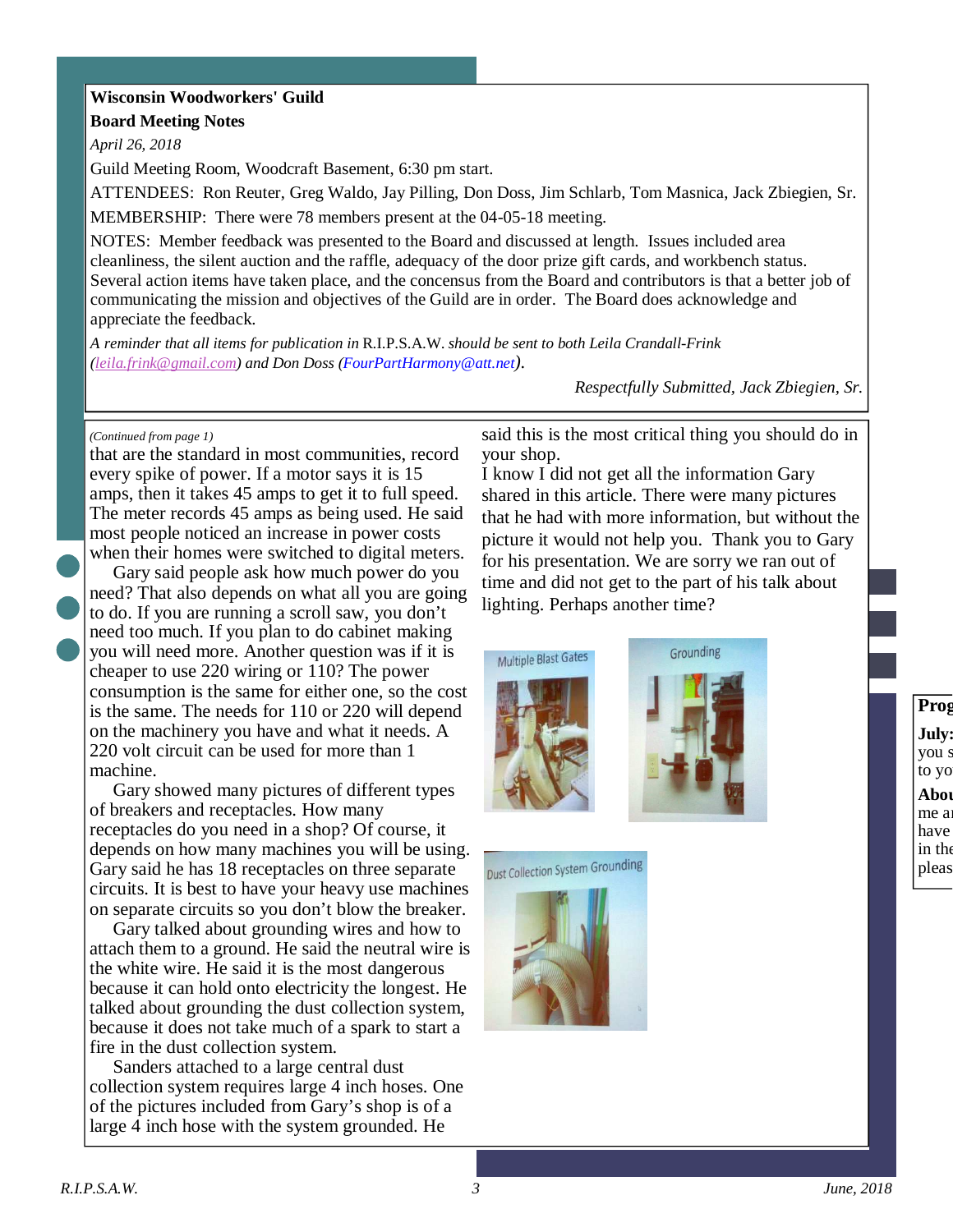### **Editor's Corner**

Your WWG Board is constantly looking for ways to enhance the value of our Guild for our members. Many of our endeavors are in direct response to input from our members. Our work toward having a workshop in our quarters at Woodcraft is a direct result of such inputs. In April of last year, I was putting together a list of clubs and guilds in our area to be included in our RIPSAW. I discovered a club in Madison who was working on a project that would have each member make a cutting gauge. The plan was to have these done in a series of 2-3 meetings. Jay Pilling and I attended one of these meetings, held at the local Woodcraft/Madison store. One of the members brought in wood pieces cut to size and the individual members then crafted the pieces to create a gauge of their own. Although there were some glitches in the planning of these meetings, it proved that this was a plausible direction that WWG should consider. The topic was brought up at the next WWG Board meeting and a number of concerns were raised, not the least being how Woodcraft/Milwaukee would react. As it turned out, that was the least of our concerns as Chris embraced the idea, wholeheartedly. To put the plan into action, it was determined that no matter how we eventually would create a workshop environment, benches would be an absolute necessity.

Jack Zbiegien, Sr., in his capacity as Secretary of our Guild, compiled all the inputs from the board members and created a working plan of attack. We currently have four benchtops and will soon be putting bases under at least two of these. These benches won't be Sjoberg benches. However, they will be functional and adaptable. If you'd like to know more, and would consider helping with the bases and getting these benches done, please see President Ron Reuter.

## **SILENT AUCTION**

Be sure to check out all the new treasures Jim has put out for January. Going, going, GONE!!

Items in the auction are donated by members and friends of the Guild. Smaller items can be brought in; items too large to bring in will have a picture and detailed description.

Bidding is open to members and non-members. Items will be awarded to the highest bidder. Any donated item that doesn't receive bids by break-time of the second meeting will either be moved to the monthly raffle program or returned to the donor.

Proceeds from the auction go directly to the Guild to help cover the cost of educational activities such as workshops, seminars, lectures and exhibits.

# **LOCAL WORKSHOP TOURS CONTINUING**

Wisconsin Woodworkers Guild is continuing to tour member's woodworking shops. Thanks to Jim Matthew for stepping up to do the video recording and to Jay Pilling for organizing everything. Currently, Jay has five of our members who have already had their shops toured.

Recordings of the tours will be shown at upcoming WWG meetings. The first recording was of Jim Schlarb's shop which was shown at our January meeting. These presentations will be using a format that will allow questions from the audience during the playback. If necessary, the playback will be stopped to address questions.

For security reasons, recordings will NOT be made part of anything that goes outside the Guild. That limitation is specifically directed at any possibility of it going on the Internet. It won't!!

Touring of club-member workshops have been suggested by many members. Thanks to the number of members who have volunteered their shops for touring, it is conceivable that this will be an ongoing project. Tours of a few workshops might take place each year during the spring through fall timeframe and then shown at a January, February or March meeting. Although seeing a shop that is impeccably appointed will likely be of interest, the primary goal is to provide insight so that our members who may have limited space and/or limited resources can discover ways they can enjoy this wonderful hobby within their limitations. If you have any suggestions, please talk to Jay.

*Respectfully, Your Board of Directors*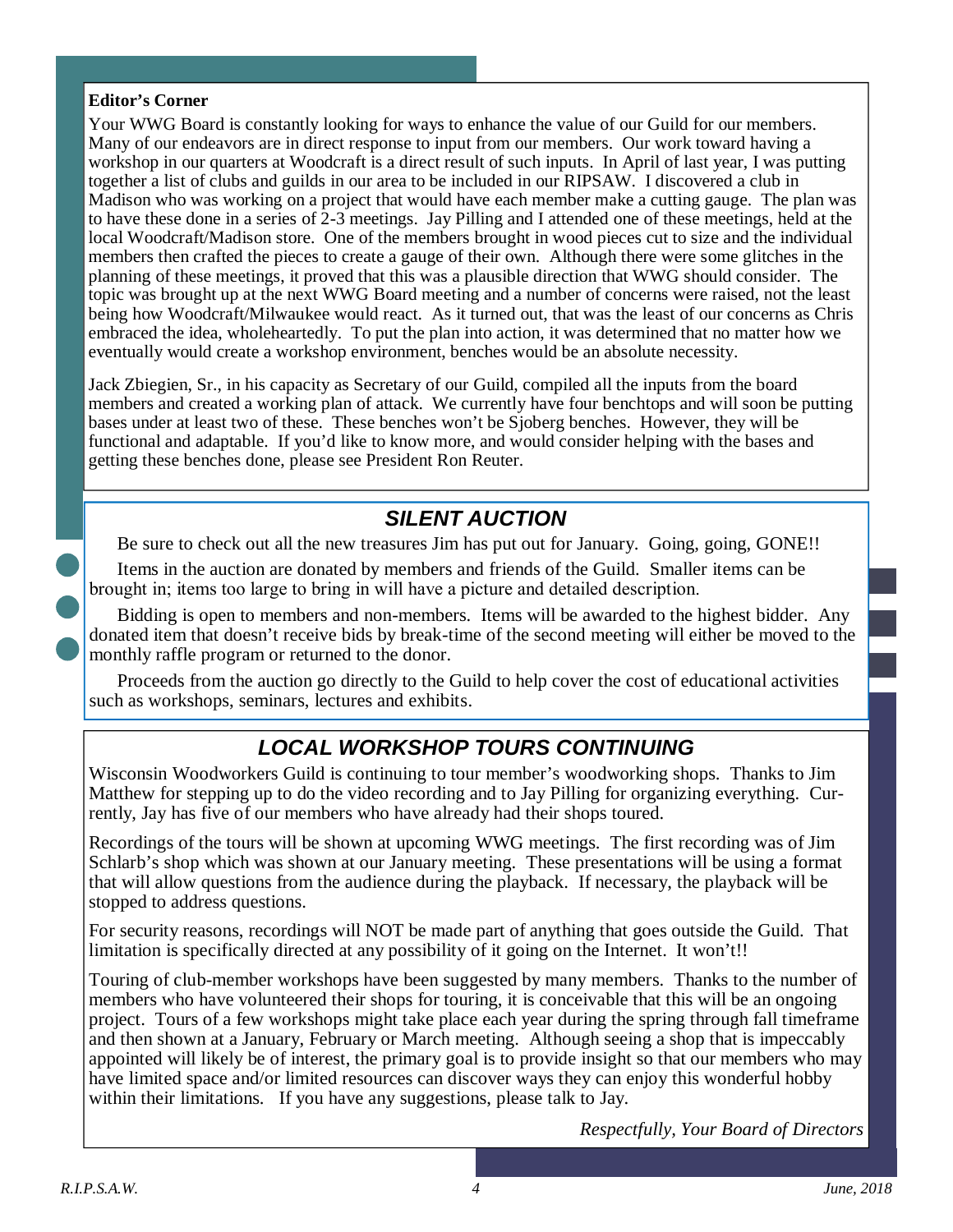| <b>WWG Winners, May 2018 Meeting</b>                                                                                                                                                                                                                    |                                                                                                                                                                                                                                              | For sale items are now on WWG Website                                                                                                                                                                                                                                                                                                                                                            |  |  |
|---------------------------------------------------------------------------------------------------------------------------------------------------------------------------------------------------------------------------------------------------------|----------------------------------------------------------------------------------------------------------------------------------------------------------------------------------------------------------------------------------------------|--------------------------------------------------------------------------------------------------------------------------------------------------------------------------------------------------------------------------------------------------------------------------------------------------------------------------------------------------------------------------------------------------|--|--|
| <b>Door prize winners:</b><br>Dennis Motl, Joe Eberle,<br>Jennifer Cooksey, Larry<br>Whitstone& P.Scholovich.<br>Happy Shopping folks!<br><b>Raffle prizes winners:</b><br>Jay Pilling, Gary Emerich,<br>Lyle Husar (2), Andy<br>Wagner, Lyle Morrison, | Steve Soltes, Ron Pederson<br>and Larry Teufel.<br>Thanks to Jan at the Delafield<br>Home Depot for selling<br>items at discounted prices for<br>use in the Wisconsin<br>Woodworkers Guild raffle.<br>Congratulations to all the<br>winners! | Please check out our 'For Sale' page(s) on the<br>WWG Website which is updated regularly. Go<br>to http://wiscwoodworkersguild.org/<br>ForSaleETC.html. Listings are screened for<br>interest to our members. However, WWG is<br>not responsible for the accuracy of the listings<br>or for the quality of the products. Caveat<br>emptor - "Let the buyer beware".<br>Dave Steingart, Webmaster |  |  |
| <b>Woodworking Clubs in Wisconsin and Northern Illinois</b>                                                                                                                                                                                             |                                                                                                                                                                                                                                              |                                                                                                                                                                                                                                                                                                                                                                                                  |  |  |

- Badger Woodturners Club, Madison; First Tuesday of each month, 6:30pm. badgerwoodturners.org
- Blackhawk Carving Club, Wednesdays, 8:30 11am, Ken-Rock Community Center, 3218 11th St., Rockford, IL http://blackhawkcarving.com
- Capital Area Carvers, Madison, WI; Second Tuesday of each month, 7pm. capitalareacarversofwisconsin.org
- DuPage Woodworkers, Glen Ellyn, IL, Fourth Wednesday each month except July, 7pm. dupagewoodworkers.com.
- Fox Valley Woodworking Club, Batavia, IL; First Tuesday of each month, 7:30pm; fvwwc.org
- Kettle Karvers Club, Plymouth, WI; First Wednesday each month, 6:30pm, Generations, 1500 Douglas Dr., in the Masters Gallery Foods room, Plymouth, WI. See website for other dates and times. kettlekarvers.org
- Lake Country Carvers, Oconomowoc, WI; monthly, second Thurs. 5:30pm; Ray Burow, 920-474-4075
- MAD Woodworkers, Monona, WI; Third Wednesday of each month, 6:30pm; madwoodworkers@yahoogroup.com
- Mid-Wisconsin Chippers, Neenah, WI. First Sunday each month 1:30pm; mwchippers@gmail.com
- Milwaukee Area Woodturners (MAWt), metro-Milwaukee, WI. First Monday each month 6:30pm, Woodcraft of Milwaukee; mawturners.com
- Northeast Wisconsin Woodturners, Neenah, WI; Second Saturday, Sept. thru June, 9am. NEWWoodturners.org
- Northeastern Wisconsin Woodworkers Guild, Green Bay. Third Wednesday each month, 7pm. newwg.org.
- River Bend Carving Club, Racine, WI. First & third Saturdays of the month, 9:30 11:30 am. \$3/student, 3600 N. Green Bay Rd., Racine. www.riverbendracine.org
- Rock River Valley Carvers, Janesville; First Thursday of each month, 7pm; rockrivervalleycarvers.com
- West Allis Woodworkers Club, West Allis, WI. Art Kastner, President at 414-476-9902
- International Association of Penturners (IAP), Wisconsin Chapter, meets as needed at Woodcraft of Milwaukee, Lower Level; penturners.org
- Wilson Park Woodcarvers & Woodburners, Milwaukee, Wednesdays, 8:30am Noon, Wilson Park Senior Center, 2601 W. Howard Ave., Ed Thomas, 414-427-8256
- Wisconsin River Woodcarvers, Stevens Point, 1st & 3rd Tuesdays of each month, 6pm 9pm, The Lincoln Center, 1519 Water St. www.wisconsinriverwoodcarvers.org
- Wisconsin River Woodcarvers, Wisconsin Rapids, Wednesdays, 6pm 9pm, First Congregational Church, 311 2nd St. South www.wisconsinriverwoodcarvers.org
- Wisconsin Valley Woodturners, Wausau, WI; First Thursday of each month, 7pm. wisconsinvalleywoodturners.org
- Wisconsin Wood Turner (WWT), AAW Member, Eric Meigs, President, wisconsinwoodturner.com, First Saturday each month, 9am, Woodcraft of Milwaukee, Lower Level.

The accuracy of the above information is not guaranteed. If you would like to attend a meeting, be sure to use the contact information and get confirmation. Also, if you spot any errors or changes, please send corrections to Don Doss at FourPartHarmony@att.net. Thank you!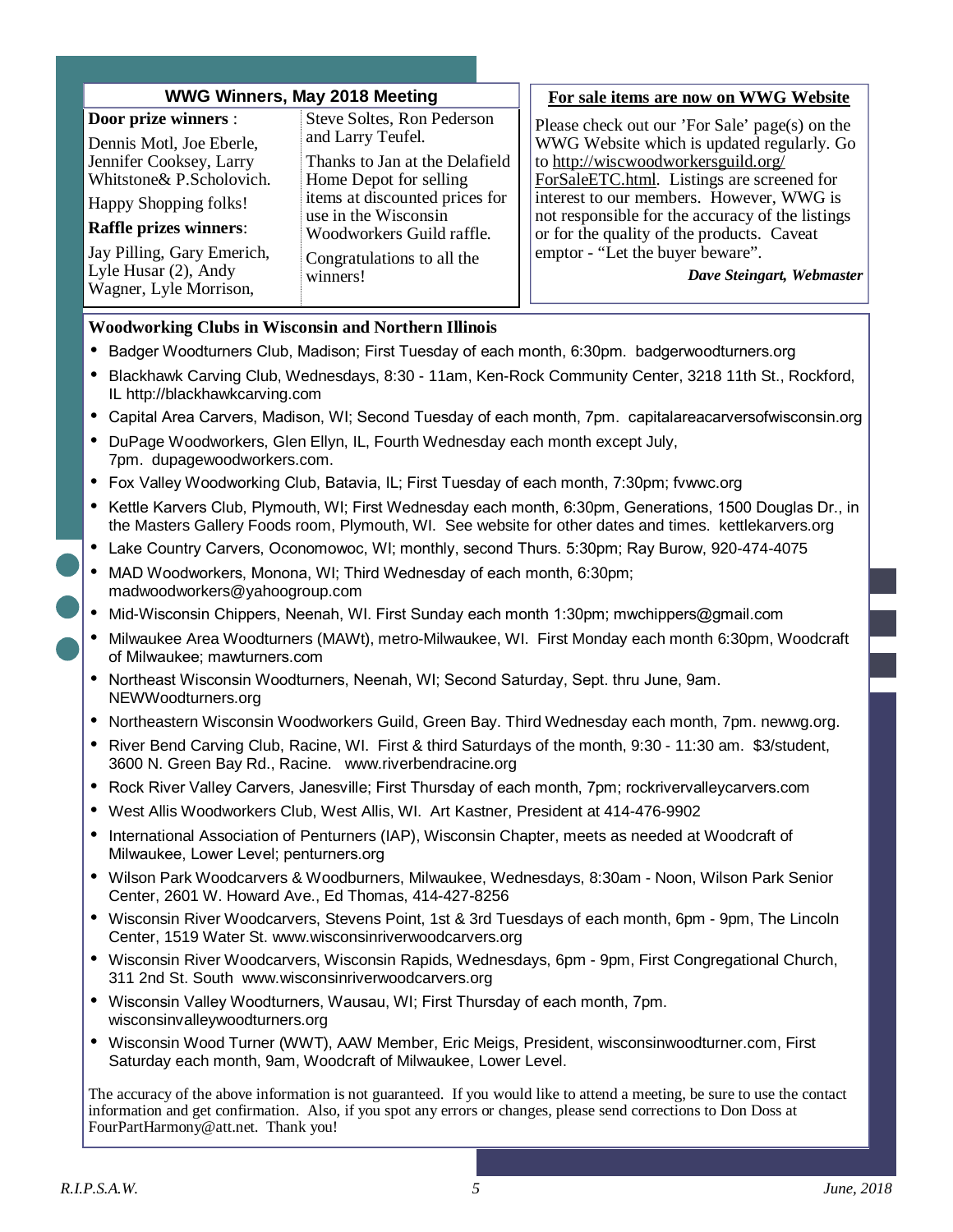### **May SHOW AND TELL PICTURES**



Jerry Kashmerik showed a bowl he bought.

Bob Merner showed a portable table he made.









Jim Schlarb showed a wagon spoke that he carved and a Spalted birch vessel he turned.



### **Go for the guild**

*In last month's "News & Views' column, Tim Snyder's advice to Erasmo Calderon about getting started in woodworking was dead on, but I believe he overlooked a valuable resource: local woodworking guilds. Despite what the name suggests, "guild" is usually synonymous with "club". Most of these groups accept woodworkers regardless of skill level.* 

*I've found the exchange of information and guidance to be invaluable, and I enjoy the camaraderie. If you can't find a group online, check with your Woodcraft store. Many*  stores invite a local guild to meet in the building; some even *offer discounts for guild members.* 

*-Andy, via e-mail* 

#### **Consulting editor Tim Snyder replies:**

Thanks for providing this additional advice and encouragement, Andy. Getting together with other Getting together with other woodworkers is especially gratifying because you don't just enjoy the good fellowship. There's always the opportunity to learn something new.

-*Woodcraft Magazine, April/May 2018* 

**And all the WWG members stood and said, "AMEN!!"** 

### **FROM THE LIBRARY**

I've noticed some of our library books have been out for several months. If you are still reading them, just stop by and let me know you still want them. If you're not sure you have one out, check with me. Keep in mind, someone else may be looking for that book.

Our cabinets are getting full and the extra weight is starting to cause them to sag. Ron hopes to present a new cabinet design to the board. Once approved, he'll be looking for help to build them (hint, hint!).

*Chris Reuter, Librarian* 









Lyle Morrison showed an ash scroll sawn work, an arrow made from a spoon, hatchet with a diamond willow handle, a bat club and a small spiked club.



**New members 1/1 thru 4/5:** 

George Cassidy Darren & Jennifer Cooksey Joe Eberle Colton Grebe Theodore Hahn Tery Heidmann Michael Holmes Joe Keehan Gerald Koenig

Randall Kopplin Peter Laing Clifford Mitchell Steve Miszewski Kris Nesbit Tim Reidy Mark Scott Josie Studebaker Gordon Vetting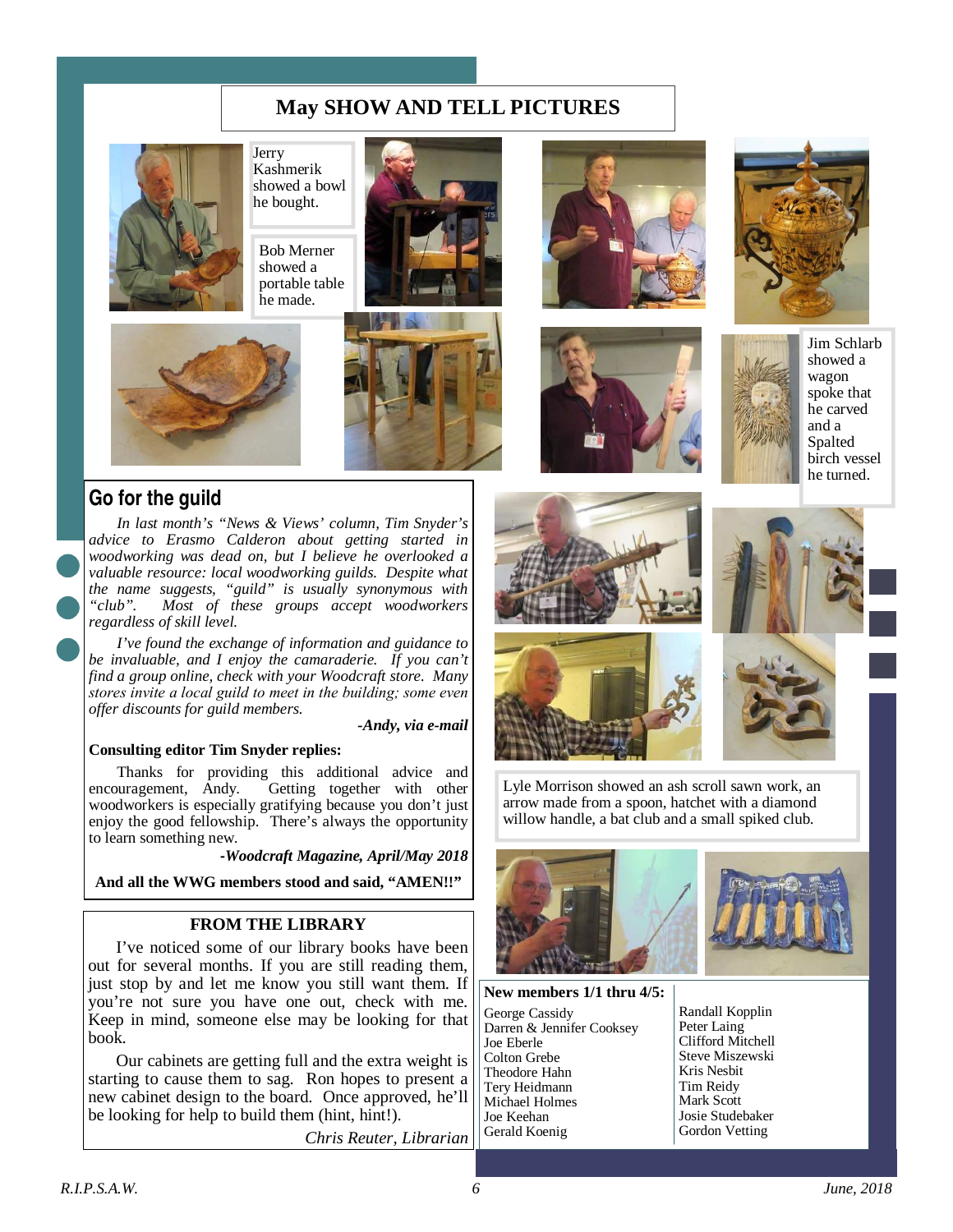# **U.S. PATENT OFFICE FIRE**

On December 15, 1836, a fire in the U.S. Patent Office destroyed many records, including the 1826 patent for the first hollow-chisel mortise (the drawings were recreated from a model). All patents from prior to that fire are now listed as X-Patents. (Ironically, the Patent Office was the only Washington, D.C.



amman *<u>FILLMENTITION</u>* 



government building not burned by British troops during the War of 1812.)

*From Woodworker's Journal, June 2018, p. 74, "Did you know . . .". Reprinted by permission from Joanna Takes, Editor.* 

### *CALLING ALL WOULD-BE JOURNALISTS*

*Leila and I continue to be amazed at the talented journalists in our Guild, including Ron & Chris Reuter, Jay Pilling, Greg Wernisch, Jack Zibegien, Sr. and Dave Steingart. Do you have something you'd like to share with your fellow members, or* 

### **In our thoughts……**

 As you all heard Andy Wagner had some surgery this last month and has more to look forward too. It was also brought to my attention that Jay Pilling is spending some time in the hospital. This year has had several members going under the knife for one thing or another. Jack Zbiegien went in for back surgery earlier this year. Let's keep these and other members in our thoughts and prayers for quick recoveries. Ron Reuter

### **For anyone wanting a little help with Woodworking tasks.**

You might want to check out YouTube on your computer. Jay Pilling suggests a couple short videos on how to make a band saw blade sharpening jig. Two good YouTubes, for woodworkers: Matthias Wandel..2:19, & Easy Bandsaw blade sharpening jig. John Heisz 3:50

### https://www.youtube.com/results?

search\_query=sharpen+bandsaw+blades

Others have said this might be a jig that the guild will want to do make in a workshop.

*would you like to do the Reflections and/or the Show 'n Tell articles for a month? If so, please send to both Leila Crandall-Frink (leila.frink@ gmail.com) and Don Doss (FourPartHarmony@ att.net). E-mail is preferred. However you can also submit your printed or hand-written copy to either of us at a meeting.* 





Maker Faire is a gathering of fascinating, curious people who enjoy learning and who love sharing what they can do. From engineers to artists to scientists to crafters, Maker Faire is a venue for these "makers" to show hobbies, experiments, projects. We call it the Greatest Show (& Tell) on Earth - a family-friendly showcase of invention, creativity, and resourcefulness. Glimpse the future and get inspired!

Maker Faire showcases the "maker movement," a growing global community of do-ityourselfers that is pushing the boundaries of creativity, product development and manufactur- $\frac{1}{2}$ ing through technology, innovation and entrepreneurship.

Maker Faire Milwaukee will take place at State Fair Park's Exposition Center on Saturday, September 29th, 10am-7pm and on Sunday, September 30th, 10am-5pm.

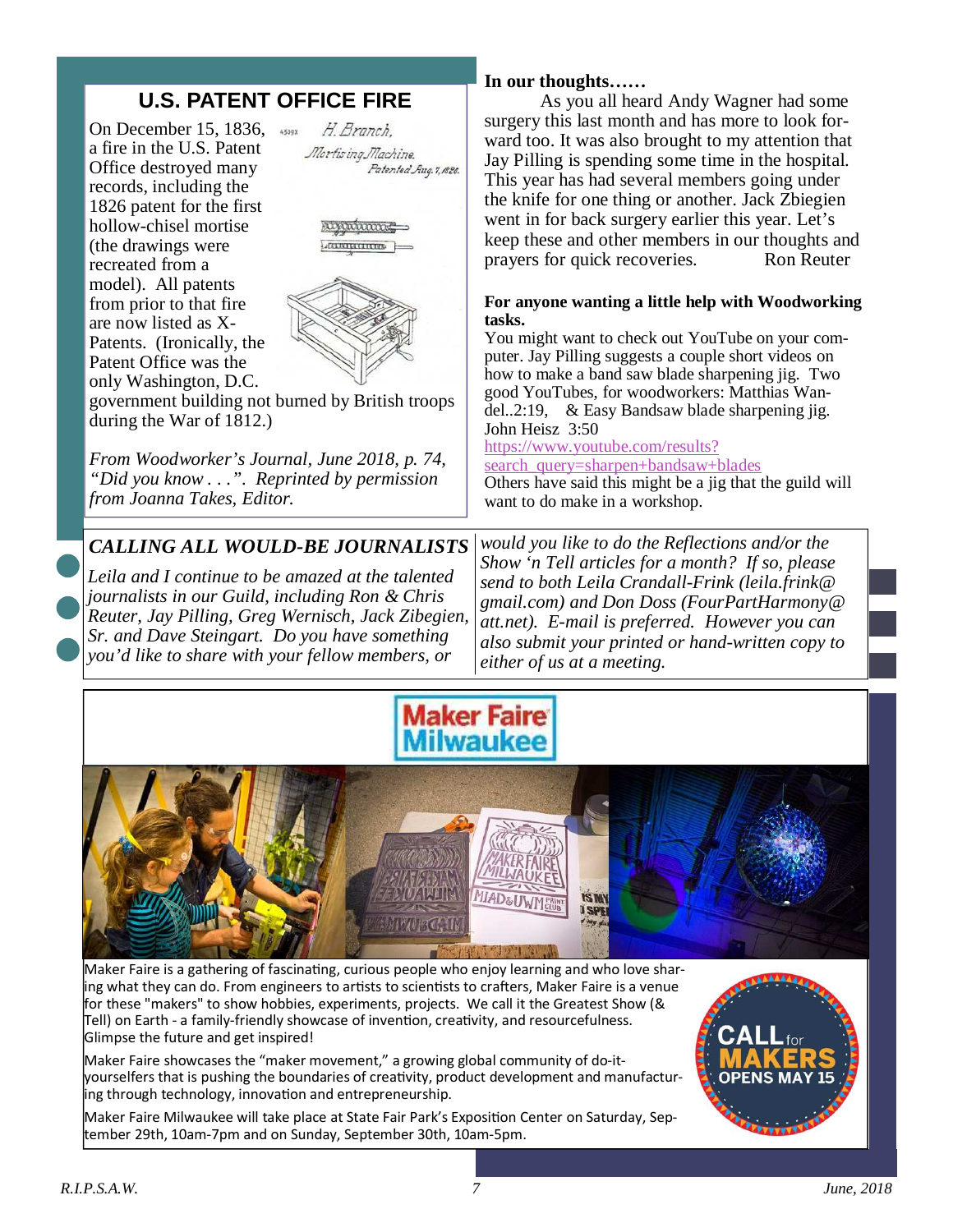